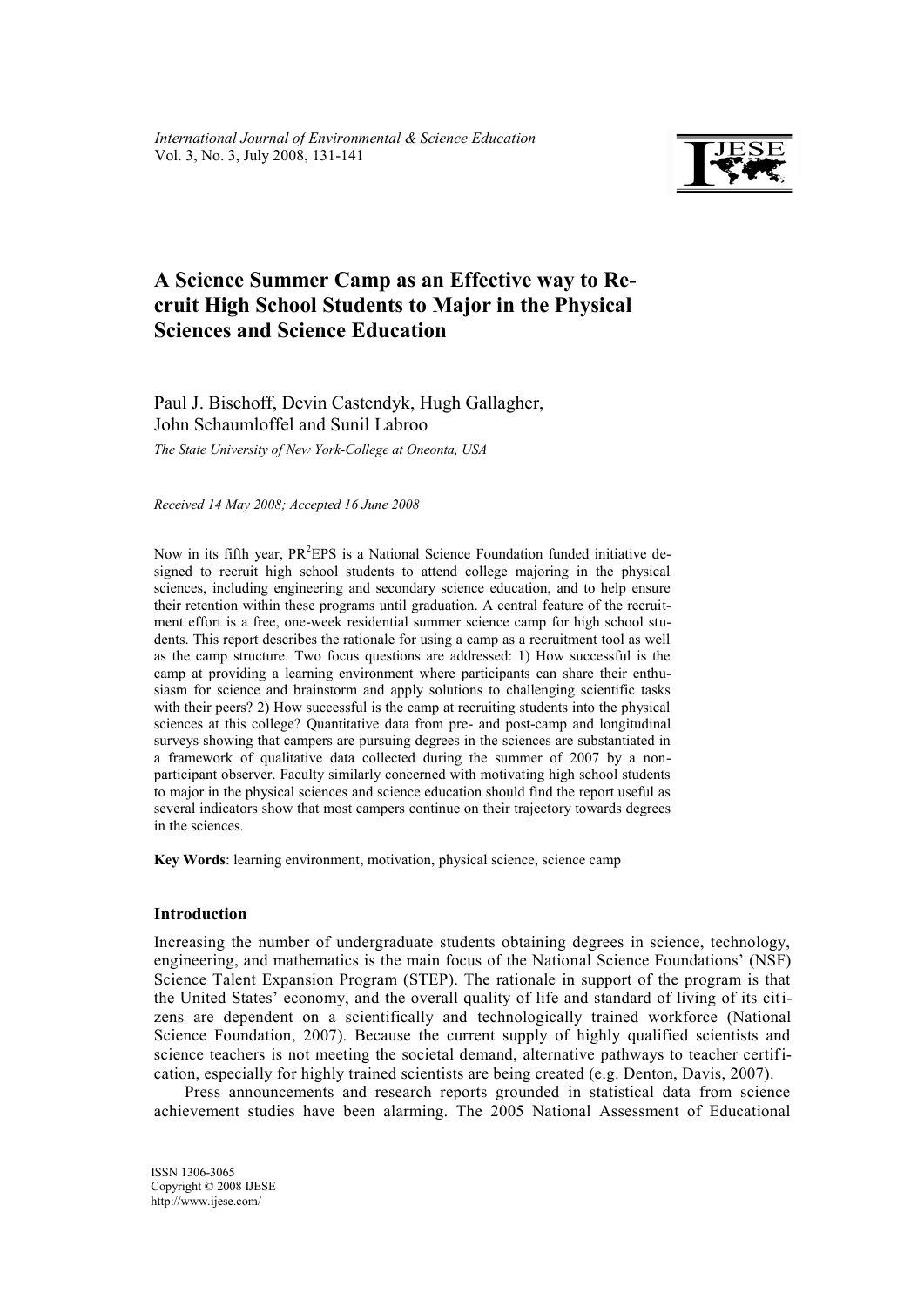Progress (NCES, 2006) reports that average science scores in 2005 are higher at grade 4, unchanged at grade 8, and lower at grade 12 now than they were in 1996. Although there has been some slight improvement among the younger students, the performance of our high school students is worse now than it was ten years ago. Other studies (e.g., Moore, 2001) have also described a distressing decrease in both the quality and quantity of domestically trained science students in the U.S. As reported by Moore, the National Commission on Mathematics and Science Teaching for the  $21<sup>st</sup>$  Century has pointed out that U.S. children are not performing to their potential in science.

The unacceptable performance of science students in the U.S. and potentially other countries is due at least in part, to a demonstrable lack of motivation to study science because of poor self-perceptions of their ability and a strong disconnect between school science experiences and the lecture and listen nature of the learning environment (e.g., Bauer, 2002; Howell, 1999). A few researchers have taken the question of why students are disengaged from science even further. For example, a study by Basu and Calabrese Barton (2007) found that high poverty urban students' sustained interest in science was connected to how they envision science experiences as being relevant to their futures, and by learning science in socially constructive learning environments. A longitudinal study conducted by Simpkins, Davis-Kean and Eccles (2006) found that the quality and frequency of children's out of school science activity participation was predictive of their science values and in turn, the number of high school science course they chose to enroll in.

One thing is certain, the day-to-day quality of life, and the ability of the youth to serve the world's growing humanitarian and social needs relies on their technological and scientific capacities. In this sense, it is imperative that strategies designed to motivate involvement in the sciences and then foster success need to be aggressively developed, and the results need to be reported to all stake holders in the education community.

Funded in 2003 with a grant from the National Science Foundation, a team of five college faculty from a public upstate New York college set out on a five year project named PR<sup>2</sup>EPS-Preparation, Recruitment, Retention and Excellence in the Physical Sciences, designed to recruit high school students to attend college majoring in the physical sciences and science education and to help ensure their retention within the program until graduation. The central feature of the recruitment effort is a one-week summer science camp for high school students. The camp is completely free for the students who reside on campus during the week, and high school students who attend the camp and subsequently enroll in this college as science or science education majors receive a one-time \$1000 scholarship. As of fall 2007, we have held and evaluated four successive summer camps with 176 total campers. Other aspects the  $PR<sup>2</sup>EPS$  program are indicated in Figure 1.

This paper describes the structure of the summer science camp only and addresses two main assessment issues:

- 1) How successful is the camp at providing a learning environment where participants can share their enthusiasm for science and brainstorm and apply solutions to scientific challenges with their peers?
- 2) How successful is the camp at recruiting students into the physical sciences at this college?

### *Rationale for using a summer science camp as a recruitment tool and staffing*

The utilization of science camps to motivate students and show them that they have the ability to become scientists has been supported by (NSF, 1994) and is in the science education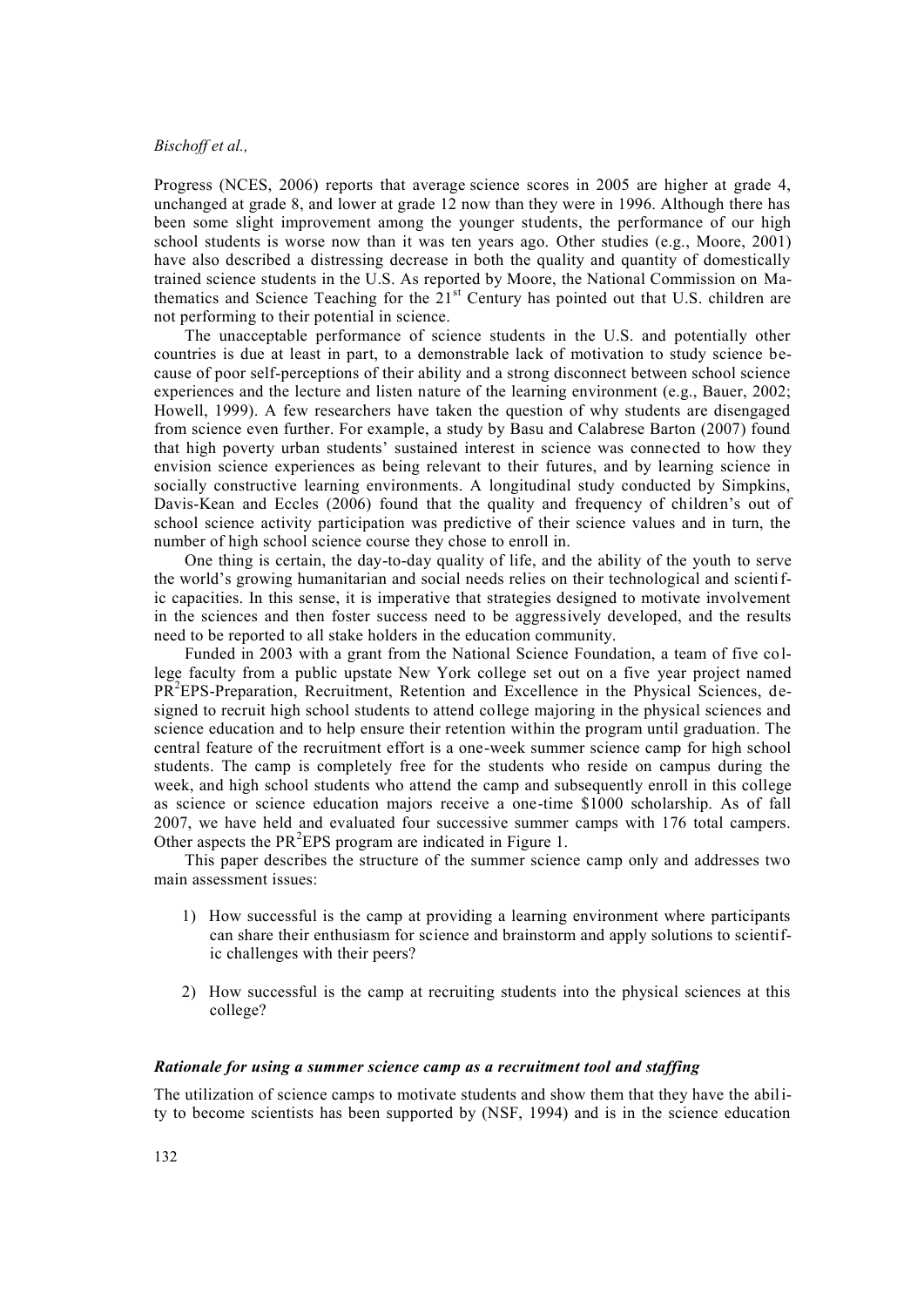literature (e.g., Cavallo, Sullivan, Hall and Bennett, 1999; Exstrom and Mosher, 2000; Robbins and Schoenfisch, 2005). If a camp program is well organized, technically challenging and engaging, a high school student's participation in the scientific and sociological components of a summer science camp may serve to consolidate his/her interest in pursuing science in college.

The PR<sup>2</sup>EPS camp runs for one-week, is staffed by five college faculty, about eight selected college science majors and usually one or two high school science teachers, a professional lab or non academic scientist and a camp nurse. The ratio of campers to adult staff is near 3:1. The camp is licensed under the regulations of the NY State Department of Health Children's Camps guidelines.

### *Recruiting the campers*

Because the  $PR<sup>2</sup>EPS$  science summer camp is meant to be an exhilarating science experience and ultimately further motivate high school students to enroll in college as science majors, we strongly encourage average high school students to apply for the camp. That is, we are not necessarily interested in encouraging students who have already chosen science as a career path to attend the camp. Our target group is  $11<sup>th</sup>$  graders who have not yet decided what to study in college.

During the academic year, the college faculty operating the program schedule visits with high schools within a 70 mile radius of the campus and gives a fifteen-minute recruitment talk. mostly in the  $11<sup>th</sup>$  grade science classes. During the recruitment talk, the students are shown slides from previous camps, and are provided information about the  $PR<sup>2</sup>EPS$  program; including the impact that participation may have on their college admissions and professional careers, and the fact that all those who participate in the camp, and subsequently enroll at the college as science majors will receive a one-time \$1000 scholarship. Typically the team speaks in 15 high schools each year and to about 500 students. Immediately following the talk interested student are directed to where they can apply for the camp. In addition, the camp has been featured on local radio several times and the focus of several local newspaper columns. We also advertise the camp in local papers.

Each year our goal is to accept about 45 students. For the first two years, every student who applied to the camp was accepted and the camps operated with 35 and 37 students. About 100 students applied for camp in year 3 and we accepted 55 campers. We had a similarly strong response in 2007 and accepted 45 campers, turning down more than a dozen qualified applicants. In terms of recruitment, the program has clearly gained momentum.



Figure 1. Flow model of PR<sup>2</sup>EPS program.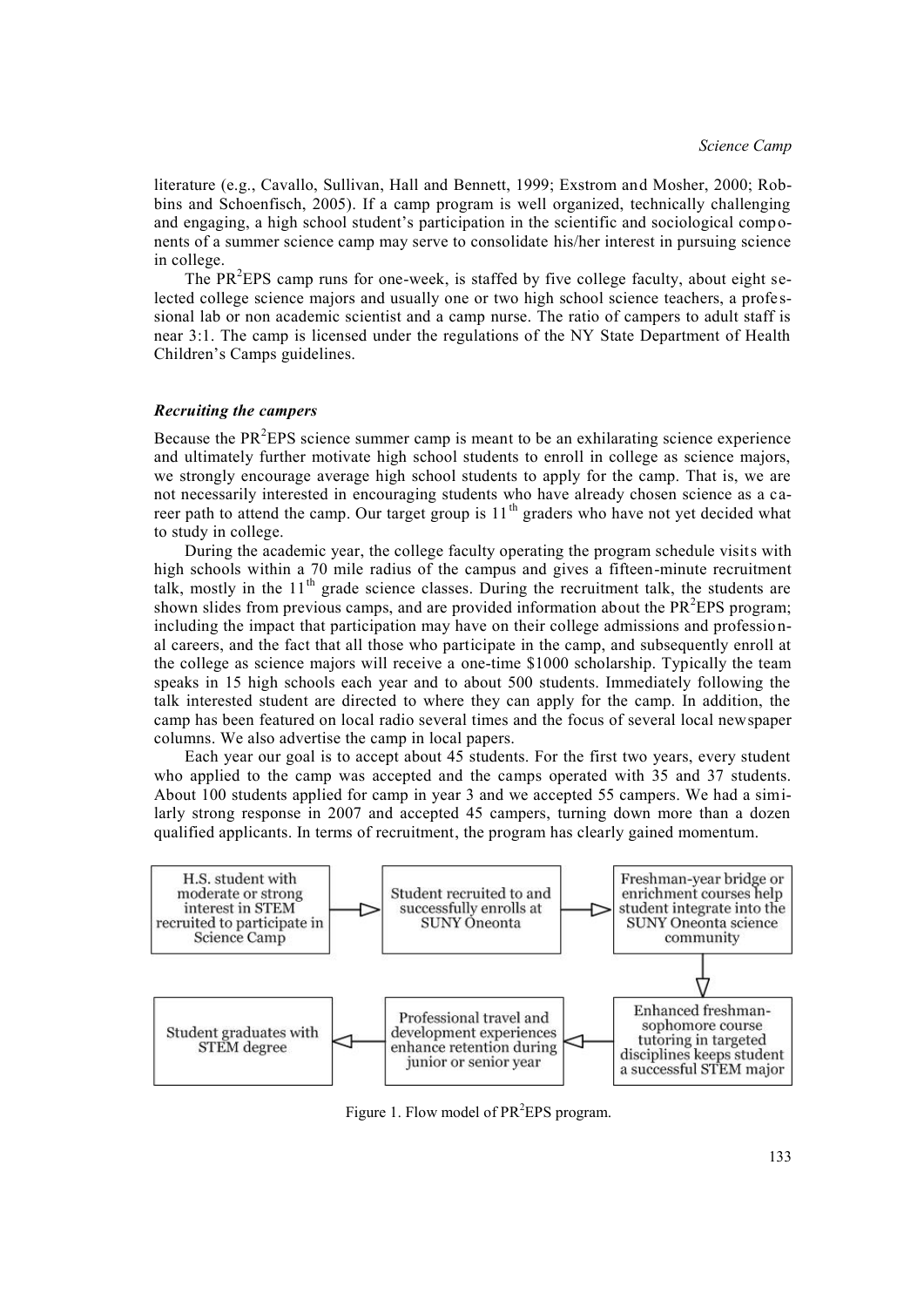#### *Investigative teams*

Camp participation emphasis teamwork, cooperation, and creative problem solving when faced with scientific and engineering challenges. To facilitate this atmosphere, we form the campers into scientific investigative teams prior to their arrival. The teams consist of about four campers, lead by a councilor who is normally a college science major or high school science teacher. Teams are mixed gender with students from different schools on the same team to encourage the formation of new friendships and a cohesive team spirit. The teams work together for the entire week. The councilors are instructed to assist the team in generating solutions to problems. They are instructed not to take charge, or in effect do the thinking or problem solving for the high school students.

### *Science and social activities*

In planning each annual camp, the five-core faculty, explore and tinker with science activities in efforts to identify those most appropriate for the campers. In keeping with the motivational goals of the camp, activities that necessitate problem solving, teamwork, and the application of science skills are selected and form the framework of the camp experience. Primarily, activities that result in a finished product and that can be publicly demonstrated by campers to peer investigative teams are utilized. Each year the schedule of activities is adjusted based on our observations of the campers engagement and data from an end of camp survey where campers identify their favorite and least favorite activities. Additionally, a broad range of topics are selected to meet the interests of the campers.

A copy of a recent camp manual can be found at the PR2EPS website (http://www.oneonta.edu/academics/PR2EPS/). Some of the major activities conducted at each camp include: forensic science with DNA biochemistry and gel electrophoresis; designing, constructing and evaluating the performance of 2-liter soda bottle rockets using software modeling and digital video; constructing boats that can be maneuvered through an obstacle course while being steered remotely; building and riding on hovercrafts; and qualitative chemical analysis of narcotics on currency.

The inaugural one-week 2004 camp schedule had the campers engaged in science activities every morning, afternoon and most evenings. In the end, most were simply exhausted with science by Friday afternoon. This exhaustion with science was evident in their waning enthusiasm and in their responses to the end of camp survey question "What could the staff have done differently to make the experience more enjoyable for you?" Thereafter, we generated camp schedules with a healthy mix of science and social activities. Recent camps featured trips to a semi-professional baseball game, an evening trip to a multiplex movie theatre, a night of astronomy using the campus telescopes, a dance night, nature hikes, volleyball, soccer matches and some free time simply interspersed within the academic schedule. As a result, the campers engaged socially with each other, the college student scientists and the college faculty and there have been noticeable increases in the overall enthusiasm to do the science activities.

Interestingly, the increased social time was not at the expense of less science. The increased energy and enthusiasm catalyzed greater science participation. It is also believed that this arrangement may lead to reducing artificial social barriers between campers (and college student scientists who are our staff) and faculty members. Greater communication and an ability to more readily and openly communicate across these groups may assist campers in their future collegiate careers, regardless of their major or institution.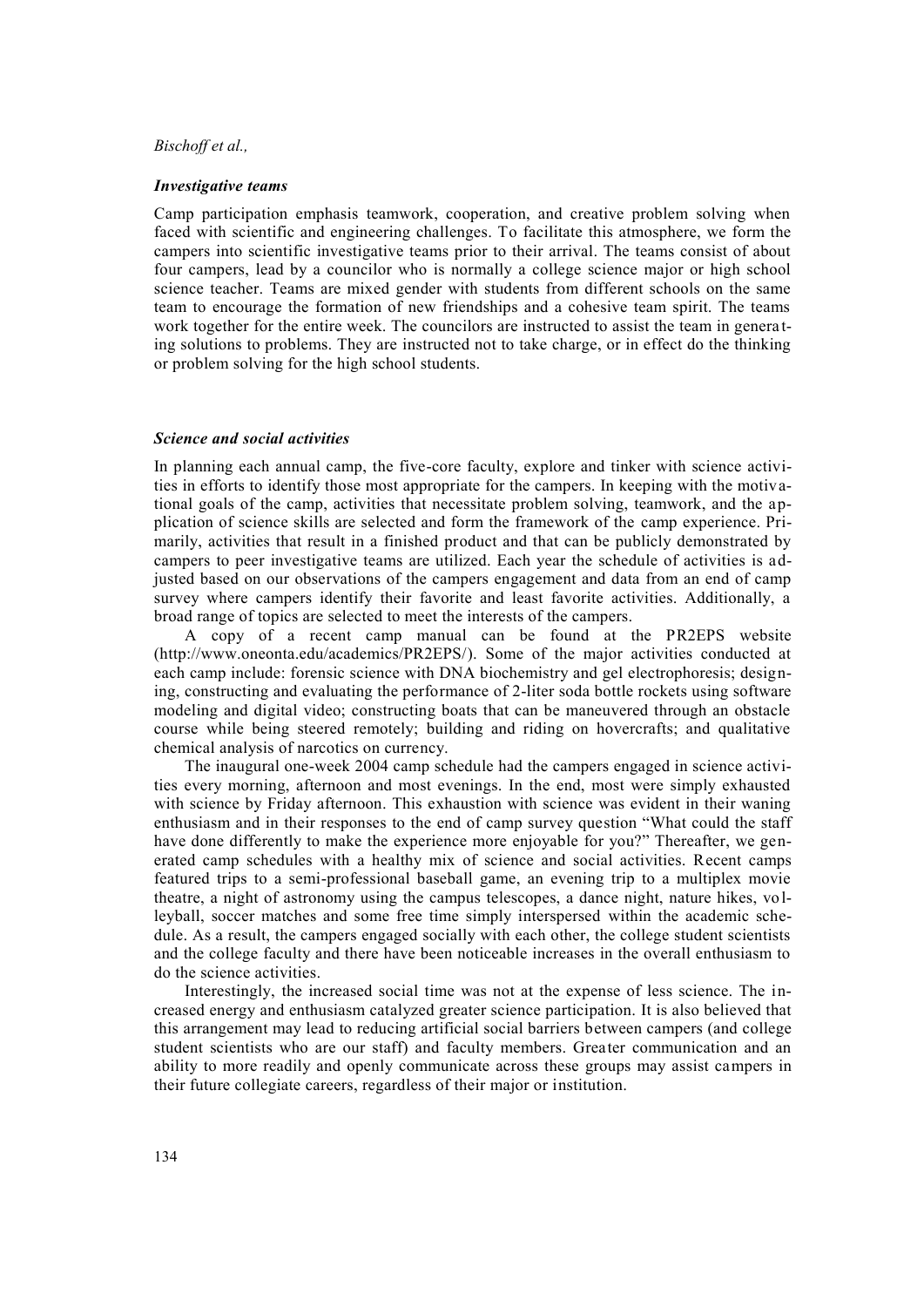#### *Camp assessments*

We have several forms of assessment in place and these have evolved with our experience. Accessible from our website is a self report Camper Alumni Survey. We use this data to obtain longitudinal follow up information on campers' perceptions of how the camp has influenced their academic choices and what they are currently majoring in if in college. We used only pre and post camp surveys, administered during the camp, in summer 2004. These were developed by reviewing the literature on attitudes towards science, self perceptions and science interest inventories. Surveys and the presence of a non-participant external evaluator who specializes in educational evaluation was hired for summers 2005 and 2006. The reports written by this evaluator were invaluable in our steering the camp towards its current position. And, in an effort to bring new insights, for summer 2007 we recruited a non-participant evaluator from within our own college, who specialized in mathematics education and who is responsible for the research component of our masters in education programs. Working in consultation with the PR<sup>2</sup>EPS team, we developed a data collection strategy consisting of both quantitative and qualitative measures prior to the start of the 2007 camp. The evaluator, participated in the entire camp, beginning with the staff training session Sunday afternoon, continuing through Friday afternoon when the camp ended. Quantitative data consisted of pre-post camp surveys designed to assess campers' interest in science, attitudes towards science, self-perception of science skills, and interest in studying science in college.

Qualitative data was collected at the end of three major activities (i.e., the rocket activity, the boat activity, and the environmental-geology field trip) by requiring the campers to respond to two open-ended questions after each activity. Additionally, evaluators took field notes on what the students were doing while engaged in the science activities and interviewed several students as the camp progressed about how the camp experience was impacting their future goals. The data used in this report comes from all sources but draws most heavily on the alumni survey and some of the qualitative data gathered during the 2007 camp.

# **Results**

The first goal of the camp is to provide an environment where participants' can share their enthusiasm for science and brainstorm and apply solutions to scientific challenges with their peers. The qualitative data collected (in the form of student written reflections and student interviews after each major activity) provides a more in-depth look at the power of the science camp experience. The following student voices are shared in an attempt to reveal the full quality of the camp experience. Note that each activity's reflection consisted of two questions: the first question related to science content and inquiry process; the second question pertained to the sociological impact and the campers' perceptions of the scientific process.

#### *First activity - rocket design and launch*

Day 1, Reflective Question 1: "*What parts did you like about today's activity?"*

Teamwork because I like to work with others. Also I liked launching the rockets. Overall the creation of the rockets and the problem solving that went into making them was interesting. The best part of this was that we had a basic computer program to help us in the creation of our rockets. Using this, we got our rockets to go as far as possible.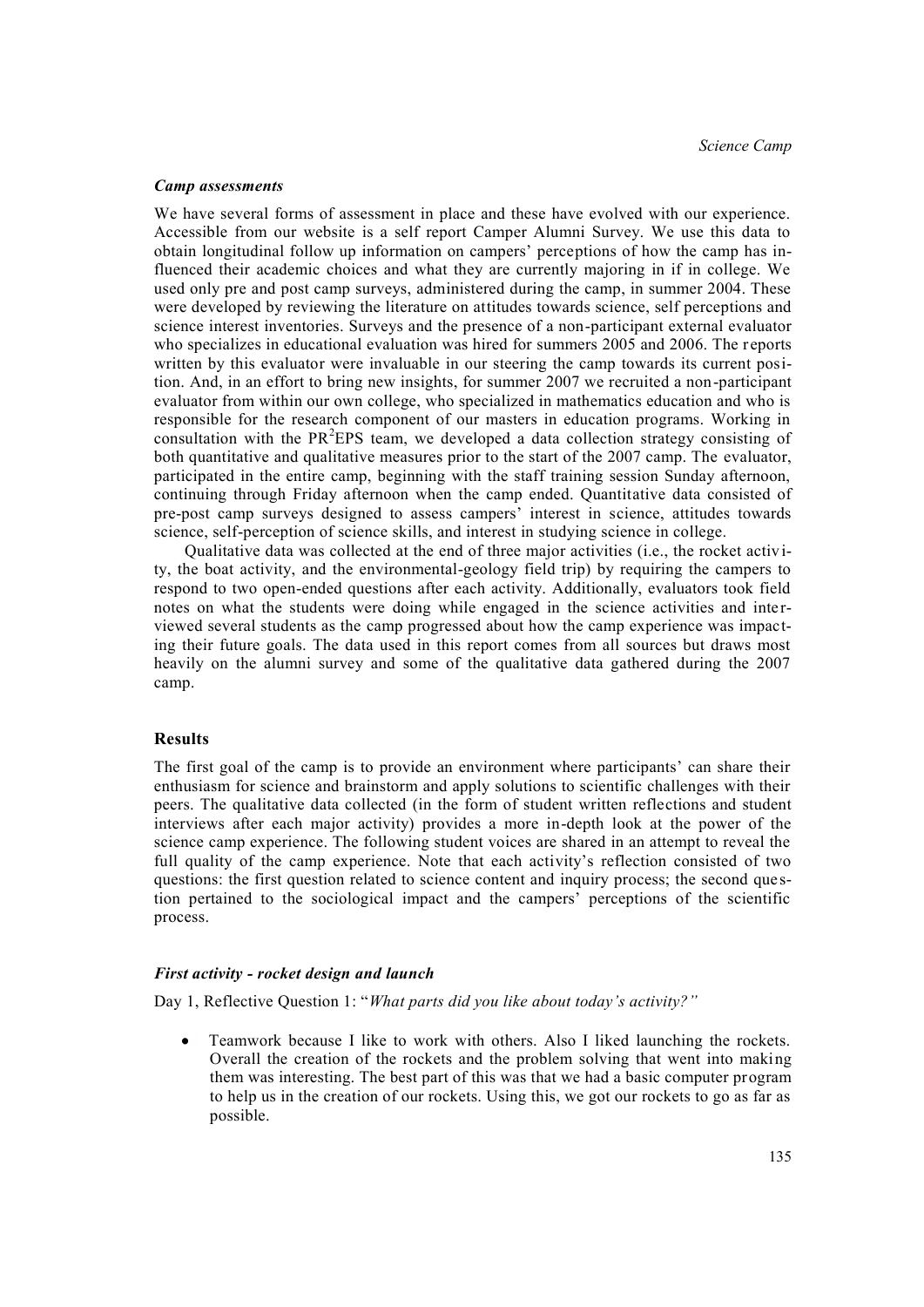- I thought the activity helped me understand how much rocket scientists have to observe their rockets. I especially liked the video analysis because that helped me re evaluate and improve upon my rocket. I also liked how available the high quality materials were for this project.
- Launching our rockets in the field and seeing the other groups' ideas. This helped us see what modifications we could make to our own rocket. I also thought that learning how to prepare the launch pad was a good way to understand how the pressure in the bottle propelled the rockets.

Day 1, Reflective Question 2: "*How many times did you re-think or re-evaluate your steps in working on today's task?"*

- $\bullet$ We tried several different things on our rockets and before we made any changes, we talked about it and thought up different ideas for fins, shape, etc. Once we did the first launch, we knew we needed to add weights. We decided where to add it and how much and we determined the correct values using the program.
- We re-evaluated our steps twice. After we saw which designs worked better than our  $\bullet$ own we thought of new ways to modify it. Our main correction was the weight factor. We had too much weight and not enough water.
- I reevaluated my steps about 8 times. One time, I reevaluated how much weight was in the nose of the rocket. I decreased the weight in the nose by taking out a large amount of foam in the nose. This helped the rocket reach maximum distance.
- I liked the first day of the project where we designed the rockets. This is because I like the design aspect of the process.

### *Second activity – boat design and navigation*

Day 3, Reflective Question 1: "*Were you, as an individual, able to make contributions to the group? In what ways?"*

- Yes, I was. I helped in the designing of the boat and I drew out all the different pos- $\bullet$ sibilities. We then eliminated some options as a group. I also helped cut the plexiglass with scissors, and had the idea of making slits to connect them together.
- Yes, I cam up with several suggestions for modifications to our boat. I built the ba ttery controls and helped a lot to balance the boat. Also I helped to finish the rudder, flippers and all the finishing touches.
- Day 3, Reflective Question 2: "*What's one good idea you learned from a group member in successfully working on today's project*?"
	- The best way to solve a problem is to brainstorm. And when building the model to  $\bullet$ continuously revise the original plan.
	- To think outside the box, for example, to put the paddle in the front, not the back, which was very successful for our team.
	- Fragment the tasks to get it done faster. Duct tape over all of the electrical components and over wire connections.
	- One good idea was using smaller flippers and using a quick engine. The flippers turned quickly and propelled the boat well. It was Matt's idea and I think that if our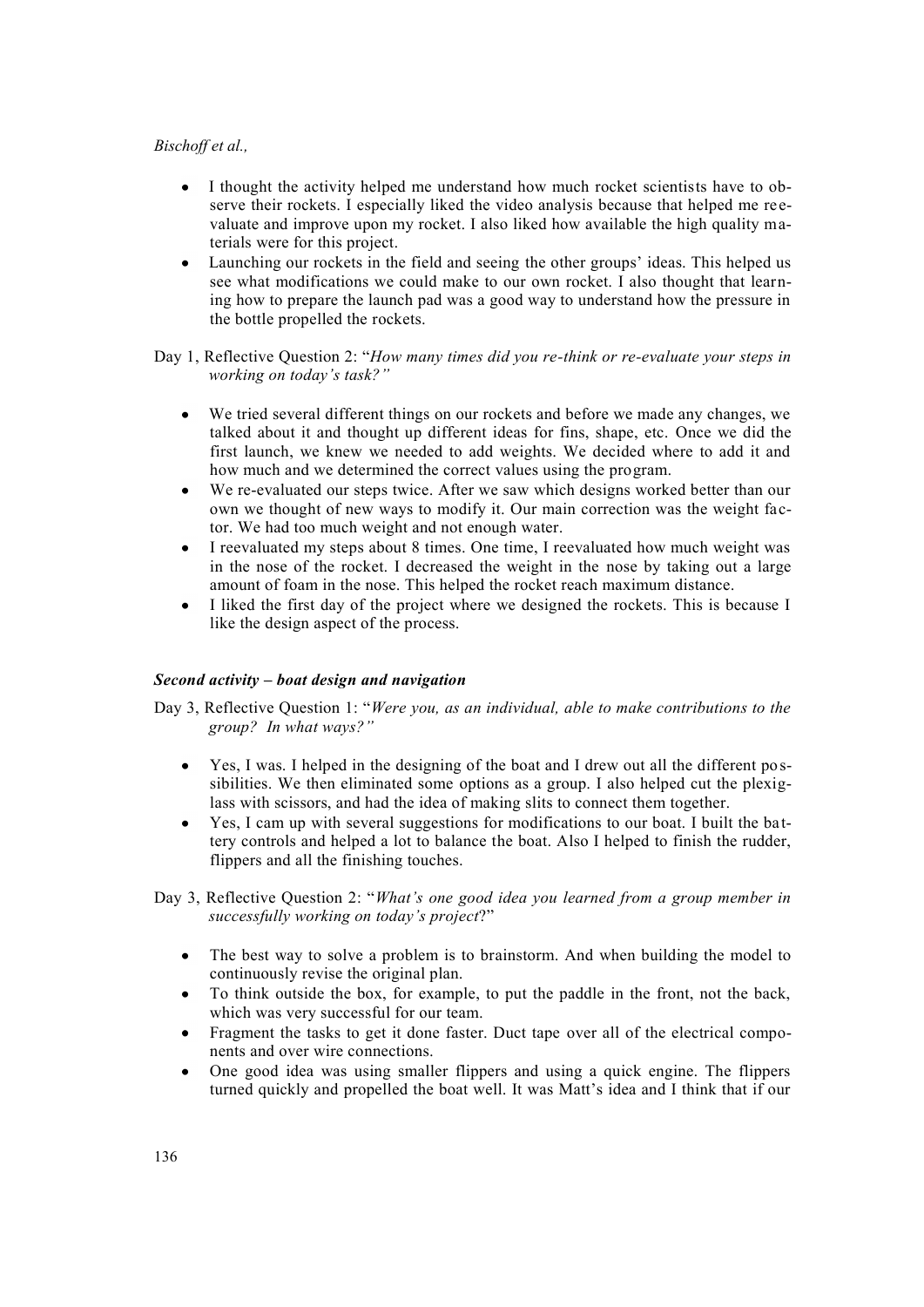rudder didn't get messed up at the beginning of the race, we could have done very well*.*

#### *Third activity – environmental chemistry and geologic science state park field trip*

Day 4, Reflective Question 1: "*Which of today's activities was a new experience for you? In what ways?*"

- Studying geology. Because I have never had an interest until now in geology. It al- $\bullet$ lowed me to see another part of science.
- Tracking the glaciers. I had never done it before.
- Testing the water in the lake for aluminum, iron and nitrates. It was interesting to see how certain things affect the water quality (e.g., bathrooms, boat launches).
- Day 4, Reflective Question 2: "*Describe something you learned from your group during one of today's activities that you may not have learned if you had been working on your own*"
	- I learned from Catherine how to set up the machine to test the iron and nitrate. I would never have figured it out on my own.
	- How to notice signs of glaciers. With more people, it was easier to find the striations and chattermarks.
	- I learned that glacial action is responsible for many physical features of the earth*.*

Across the three activities, it is clear from the student comments that camp participants were engaged in science content and processes throughout the week, and they were involved in experiences that required team inquiry, creative problem-solving and shared thinking and re-structuring. Through a collaborative involvement with science content, science inquiry and peer exchange, students were engaged in high level thinking as an individual and as a team member.

Comparative analyses of the two questions from the pre and post camp surveys also support the conclusion that the camp is structured in a way that campers learned to value the process of collaborative team work. There was a statistically significant difference ( $t = 8.0$ ; df, 41,  $p \leq .00$ ) in the campers' responses to these two questions. 1. I generally like to work alone on science tasks. 2; I enjoyed working with other high school students in the science activities.

Data addressing the second goal of the camp: "How successful is the camp at motivating the campers to enroll in college as physical science or science education majors?" is shown in Figures 2, 3 and 4. The data in Figure 2 are institutional enrollment data in the physical sciences and secondary science education.

The data are very promising. The secondary science education program has doubled in size since the start of  $PR<sup>2</sup>EPS$ . These increases are due to enrollments in the chemistry and physics education programs-our target disciplines and not biology and earth science education as enrollments in these majors is mostly unchanged. Enrollments in physics and chemistry are likewise increasing and are larger now than at any point in our collective memories. While it is impossible to attribute these positive trends solely to  $PR<sup>2</sup>EPS$ , we do know that 30 former campers are now enrolled in the college and fifteen others have applied for admissions, including several from the 2007 several camp who are awaiting an admissions dec ision. We have awarded twenty-two \$1000 scholarships to former campers. The program is meeting its goal of increasing the number of STEM majors at this institution.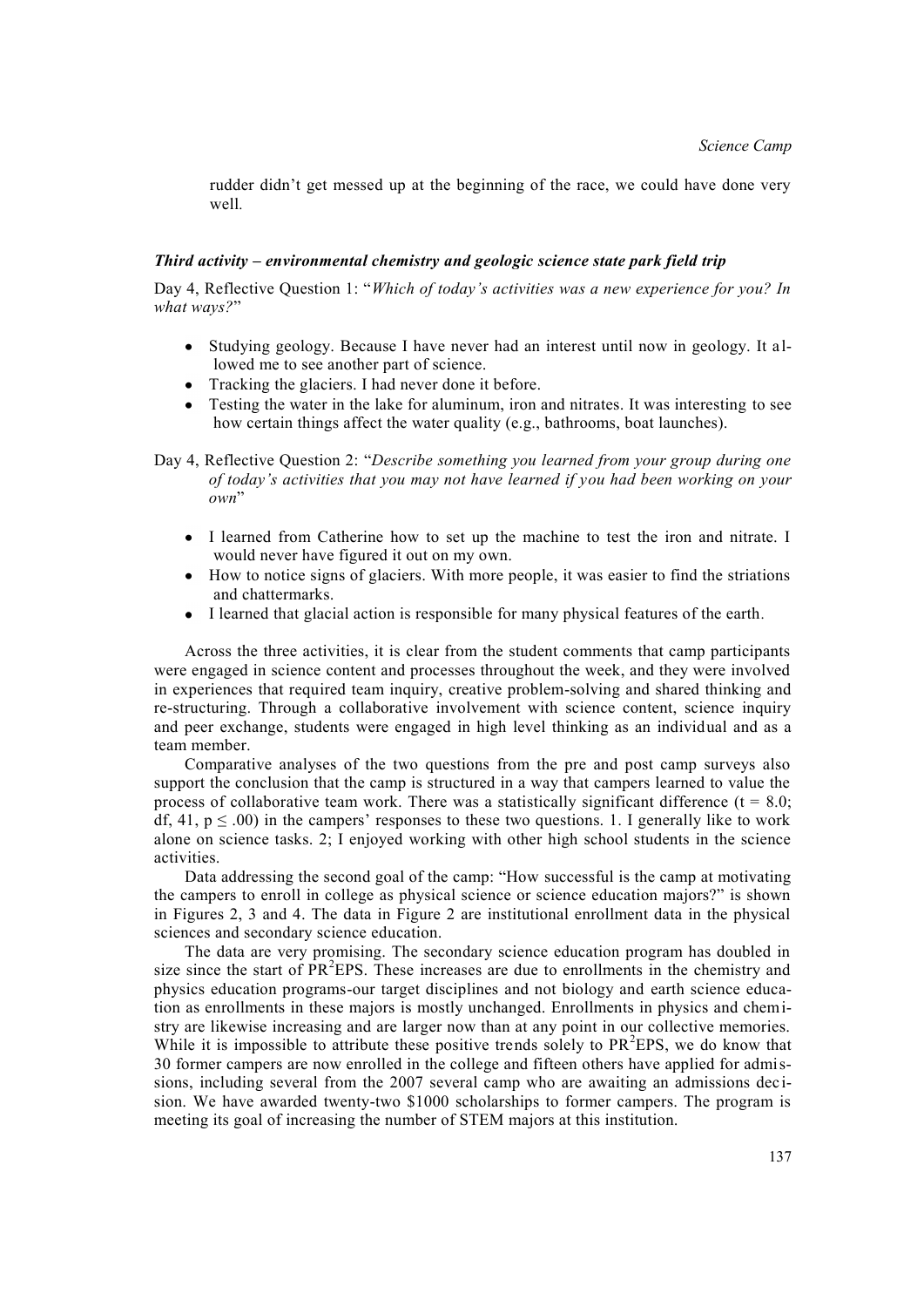

Figure 2. College enrollment data in targeted (Chemistry & Biochemistry, Physics and 3/2 Engineer-Figure 2. College enforment data in targeted (Chemistry & Biochemistry, Physics and 3/2 Engineer-<br>ing and Science Education) programs. There are substantial increases in all there programs following  $PR<sup>2</sup>EPS$ . ing and Science Education) programs. There are substantial increases in all there programs  $\text{PD}^2E\text{DC}$ 

Camp helped me understand what studying science in college would be like

 $\Box$  Camp motivated me to think seriously about studying science in college

 $\Box$  Camp helped me improve my level of self-confidence in areas critical to science & engineering  $\Box$ 

 $\blacksquare$  Camp was an overall positive learning experience for me  $\frac{1}{20}$  or the camp alumni responded. We achieve this response rate by sending responded. We achieve rate by sending re-80



Figure 3. Data from the alumni survey.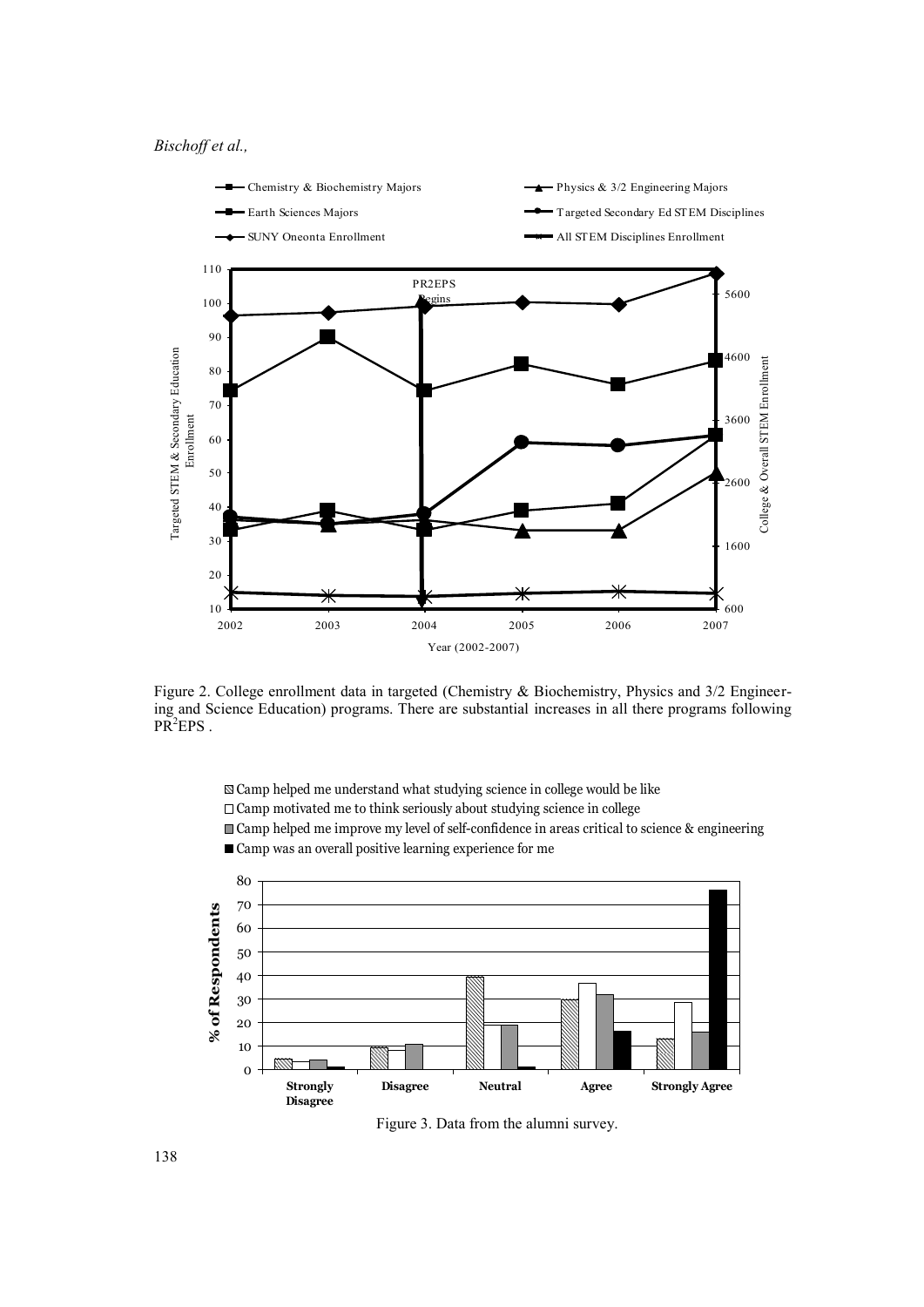*Science Camp*



Figure 4. Data from the alumni survey ( $n = 84$ ). Most respondents are currently or are planning on majoring in the physical sciences.

The data in Figures 3 and 4 were collected via our online alumni survey and were updated spring 2007. At that point, we had concluded three camps with 132 campers. Eighty-four or 64% or the camp alumni responded. We achieved this response rate by sending reminder post cards to non-respondents and ultimately calling the remaining students and asking them to visit the website and respond. We don't know if those who never responded differ systematically from the respondents.

The responses to all questions indicate that the camp was a positive learning experience, is improving self confidence in the sciences and is ultimately playing a role in what many are considering studying in college. The responses to all four selected questions in Figure 3 are supportive of the camp achieving its second goal of serving as a catalyst in motivating high school students to consider science as a major in college. For example, 70 out of 84 camp alumni responded with agree or strongly agree to the second item "the camp made me think seriously about studying science in college".

The data in Figure 4 supports the conclusion that the camp is achieving its goal of motivating students to attend college as physical science or science education majors. In total 59% of the respondents indicated their interest in chemistry/biochemistry, engineering, physics and science education.

### **Discussion**

The numerical data presented demonstrate that the camp is meeting its primary objective of moving more high school students towards studying the physical sciences in college. Twenty-two percent of the camp alumni are currently attending this college. Fifteen other campers have applied for admissions. We do not know exactly how many are studying science at oth-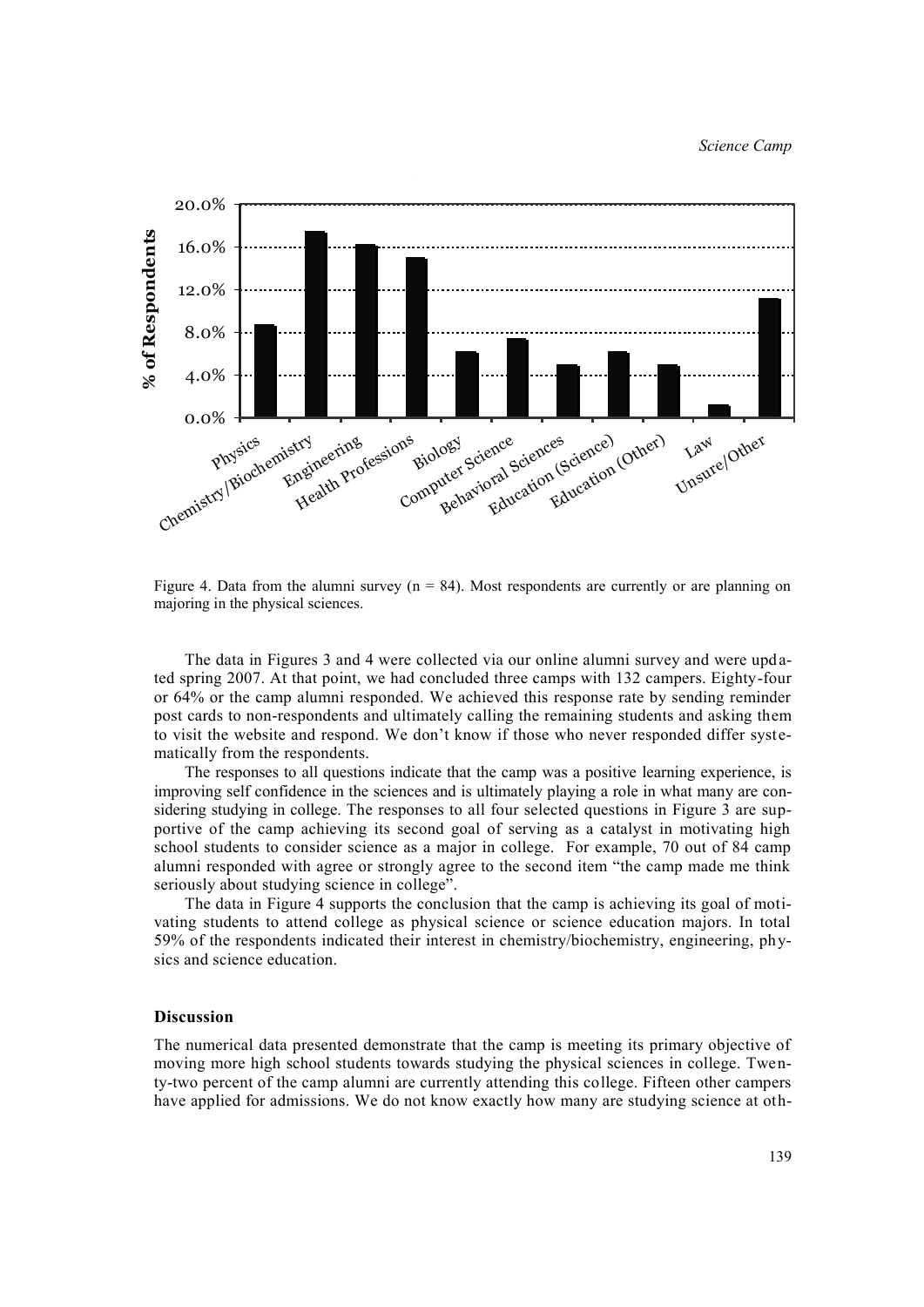er institutions, but based on the response to the interest type questions on the alumni survey, several no doubt are.

The qualitative data reveal, at least in part, why the camp is so successful. The student voices speak strongly to the high quality of the camp experience. These campers are engaged in challenging scientific and engineering tasks that require teamwork, negotiation of meaning and application of scientific and engineering principles in an exciting and supportive environment. Because we have thus far been successful in achieving of our goal of providing a rich science and social environment that is motivating some to think seriously about majoring in the sciences and helping maintain others on their science career trajectory, for summer 2008 and beyond we are expanding the recruitment effort to encourage increased participation of campers from groups traditionally underrepresented in the sciences, particularly African American and Latino campers. Moreover, we are expanding the assessment piece to determine if and to what extent the experience as a camp counselor effects the pre-service science teachers' preparation.

Interestingly, at the end of the 2007 camp one of the main faculty said "this was the best camp ever!" Others laughed and responded with comments like "you said that last year and were right and you're right again." The point is our successes have been earned through high levels of collaboration, a commitment to excellence, and constantly learning from our mistakes, and recognizing our accomplishments. The model provided here may be very useful to other institutions interested in working towards motivating more students to major in the sciences.

#### **Acknowledgements**

The  $PR<sup>2</sup>EPS$  program is funded by the National Science Foundation via awards DUE-0336580 and DUE-0441107. We would also like to express our sincere gratitude to the insightful comments of the external reviewers.

### **References**

- Bauer, C. F. (2002). What students think: College students describe their high school chemistry class, *The Science Teacher*, 69(1), 52-55.
- Basu, S. J., & Calabrese Barton, A. (2007). Developing a sustained interest in science among urban minority youth, *Journal of Research in Science Teaching*, 44(3), 466-489.
- Cavallo, A. M. L., Sullivan, C. A., & Hall, N. (1999). Promoting participation in the health science professions: Summer programs for talented, underrepresented students in science, *School Science and Mathematics*, 99(6) 294-301.
- Denton, J. & Davis, T. (2007). Challenges of recruiting candidates with strong academic credentials, *[School Science and Mathematics](javascript:__doLinkPostBack()*, 107(4), 121-122.
- Exstrom, C. L. & Mosher, M. D. (2000). A novel high school chemistry camp as an outreach model for regional colleges and universities, *Journal of Chemical Education*, 77(10), 1295-1297.

Howell, J. E. (1999). A year to make a difference, *Journal of Chemical Education*, 76(1), 7.

Moore, J. W. (2001). Before it's too late, *Journal of Chemical Education*, 77(1), 1535-1536.

- National Center for Educational Statistics. (2006). The Nations Report Card, Science 2005: Assessment of Student Performance in Grades 4, 8, and 12. National Center for Education Statistics (ED), Washington, DC. (ERIC Document Reproduction Service No. ED491649)
- National Science Foundation. (1994). Summer Science Camps Program. Washington: National Science Foundation DC. (ERIC Document Reproduction Service No. ED369658)
- National Science Foundation (2007). Science Talent Expansion Program. Washington: National Science Foundation, DC.